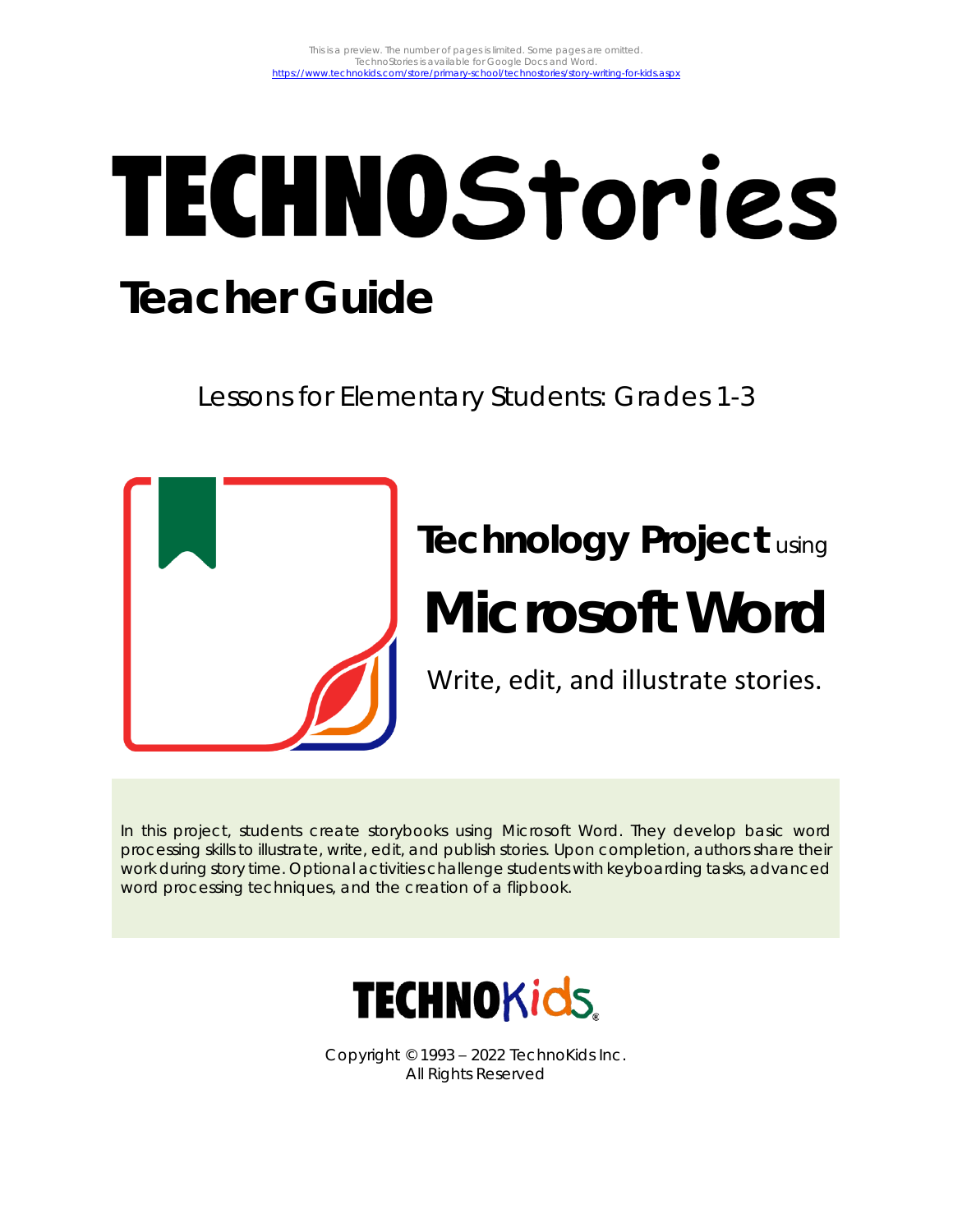# **Table of Contents**

| Illustrate Each Story Page |  |
|----------------------------|--|
|                            |  |
|                            |  |
|                            |  |
|                            |  |
|                            |  |
|                            |  |
|                            |  |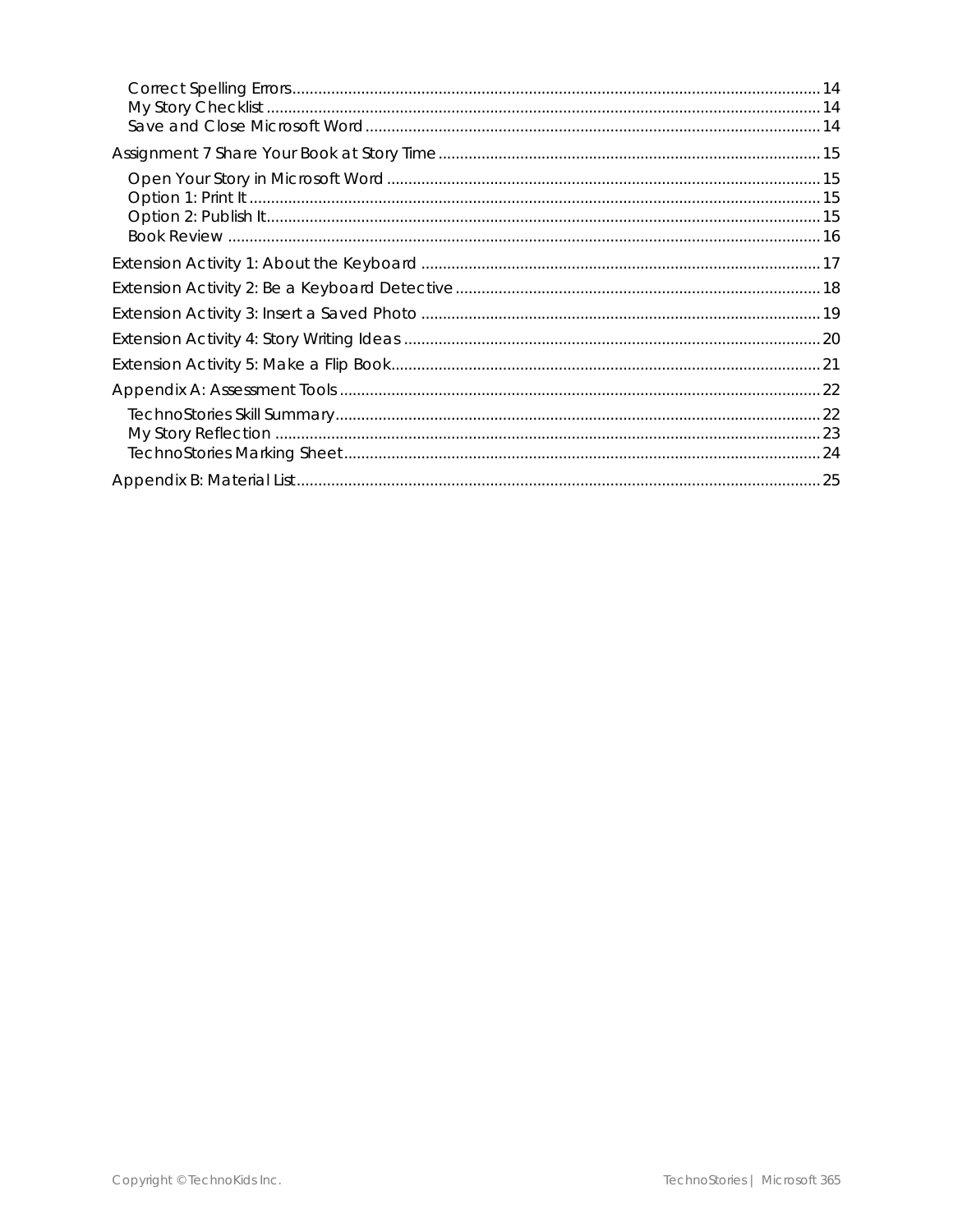### **TechnoStories Overview**

| Purpose: Introduce word processing to<br>beginners. Use simple templates to illustrate,<br>write, edit, and publish storybooks.<br>Objectives: (see Appendix A: Skill Summary)<br>communicate ideas through writing<br>use capital letters appropriately<br>punctuate a sentence         | Preparation: (see Prepare to Teach)<br>Install Microsoft 365<br>Install Adobe Acrobat Reader<br>Share Stories folder with students<br>Download and print flashcards and tool<br>summary from <b>TechnoHub</b> (optional)                                                                                                                                                                                                                                                          |  |
|------------------------------------------------------------------------------------------------------------------------------------------------------------------------------------------------------------------------------------------------------------------------------------------|-----------------------------------------------------------------------------------------------------------------------------------------------------------------------------------------------------------------------------------------------------------------------------------------------------------------------------------------------------------------------------------------------------------------------------------------------------------------------------------|--|
| accurately type using the keyboard<br>organize story ideas<br>write and illustrate an original story<br>edit and revise pieces of writing<br>format text and images to enhance writing<br>solve design problems<br>share a publication with others<br>reflect on the writing experiences | Materials: (see Appendix B: for a complete list)<br>My Story Checklist<br>My Story Reflection<br><b>TechnoStories Marking Sheet</b><br>TechnoStories Skill Summary<br>Stories folder<br>Workbook Assignment Sheets<br>$\circ$<br>Templates: My Puppy, My Day, About Me,<br>$\circ$<br>My Story<br>Sample stories: My Puppy, My Day, About Me,<br>My Pet Dinosaur<br>Parent Letter and Certificate (optional)<br>Download Flashcards and Tool Summary from<br>TechnoHub (optional) |  |

#### *Summary of Activities:*

- Format the text in the story *My Puppy*.
- Illustrate the story *My Day*.
- Complete the story starter *About Me*.
- Organize story ideas.
- Write a story using a template.
- Illustrate story.
- Share a story with others during story time.

#### *Extension Activities:*

- About the Keyboard: Introduce the location of keys.
- Be a Keyboard Detective: Complete simple keyboarding activities to learn the function of keys.
- Insert a Saved Photo: Insert a photo into the About Me story.
- Story Writing Ideas: Browse a list of suggested titles to get inspiration for a story.
- Make a Flip Book: Use a free service to make a flipbook from a saved PDF file.

#### *Assessment:*

- Self-Evaluation Checklists (Story Checklist Assignment 6, My Story Reflection)
- Teacher Evaluation (TechnoStories Skill Summary, TechnoStories Marking Sheet)

#### *Notes:*

- This project focuses on developing basic word processing skills. It is designed for beginners.
- Students new to keyboarding should complete the *About the Keyboard* and *Be a Keyboard Detective* extension activity prior to starting the writing activities.
- Adjust your expectation on the quantity and quality of writing based on individual abilities.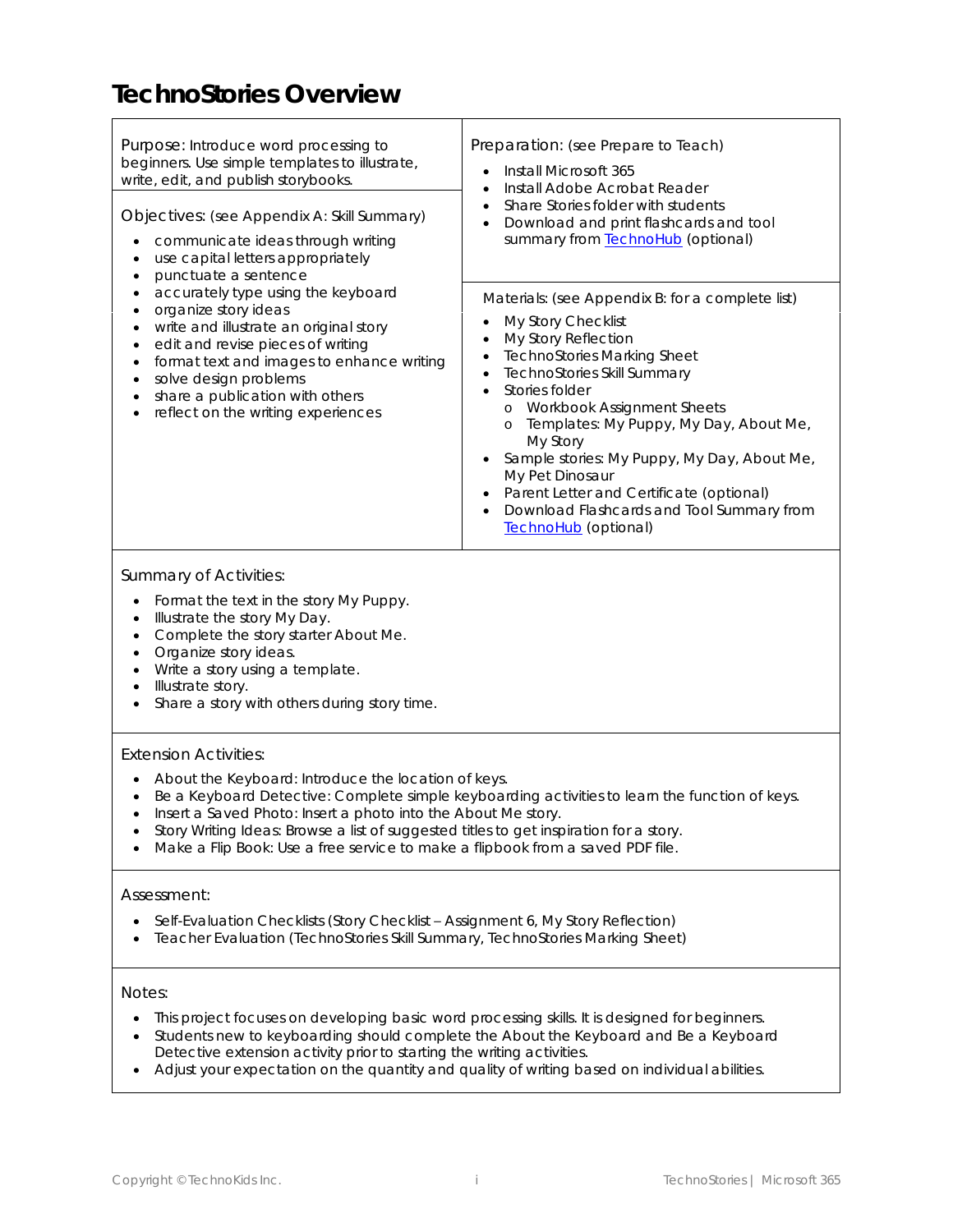# **Technology Integration Ideas**

The TechnoStories project can be used as a meaningful way to develop basic keyboarding and word processing skills. The activities gradually build in difficulty. To start, a simple skill is introduced and then students are given an opportunity to practice it repeatedly to gain confidence. Each assignment builds on the skill previously taught. By the end of the project, students will be able to create an original storybook.

The activities in TechnoStories integrate into language arts curriculum. The publication of the storybook follows the stages of the writing process:

- 1. *Organize Ideas:* Students write a story with a beginning, middle, and end. A planning sheet allows students to sketch their ideas. Book titles are included as a source of inspiration.
- 2. *Draft Writing:* Students use a book template with a title page, and 3 story pages to write and illustrate their story. Word processing skills such as how to format text and images are applied from the previous assignments. Sentence starters support writing.
- 3. *Edit Writing:* Students use electronic editing tools to correct errors. A checklist is provided to help proofread the publication.
- 4. *Publish Writing:* Students share their storybook by print, or by sending an attachment by email to their teacher, friend, or parent. Optional instructions are provided to print or transform the document into an animated flipbook using an Online service.
- 5. *Reflection:* Students identify their strengths as writers by rating their word processing ability, quality of story writing, and effort.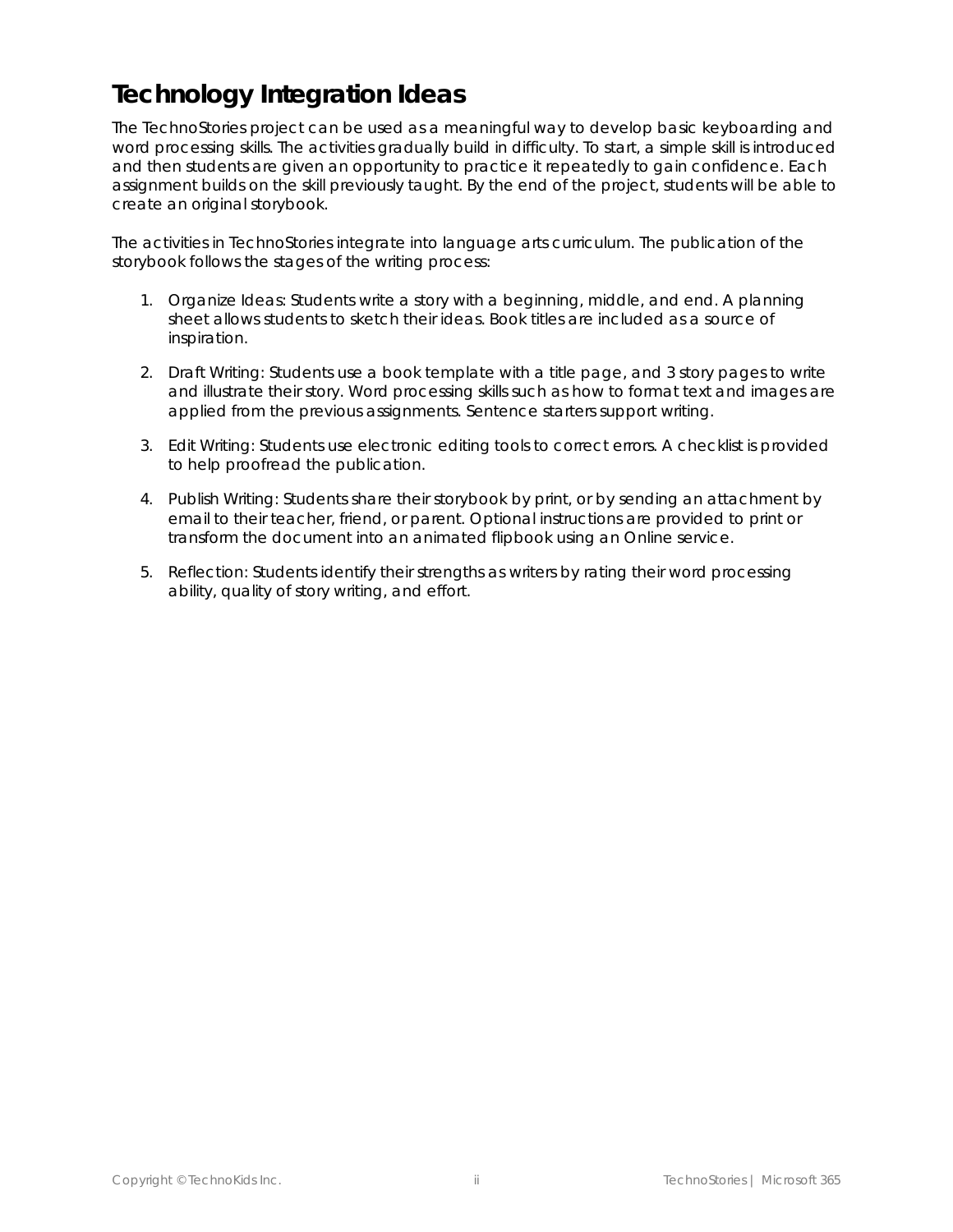# **Assignment 1 Edit My Puppy Story**

Read the story *My Puppy*.

Format the **red** words to make them look like their meaning.





**Open the My Puppy Template**

- Ask your teacher how to open the *My Puppy* template.
- Click the *View* tab.
- Choose *One Page* from the Zoom group.
- $\triangleright$  Read the story.



**Triple Click to Select the Title**

- $\triangleright$  View page one.
- Place the cursor in the words *My Puppy*.
- $\triangleright$  Triple click to select all the words.

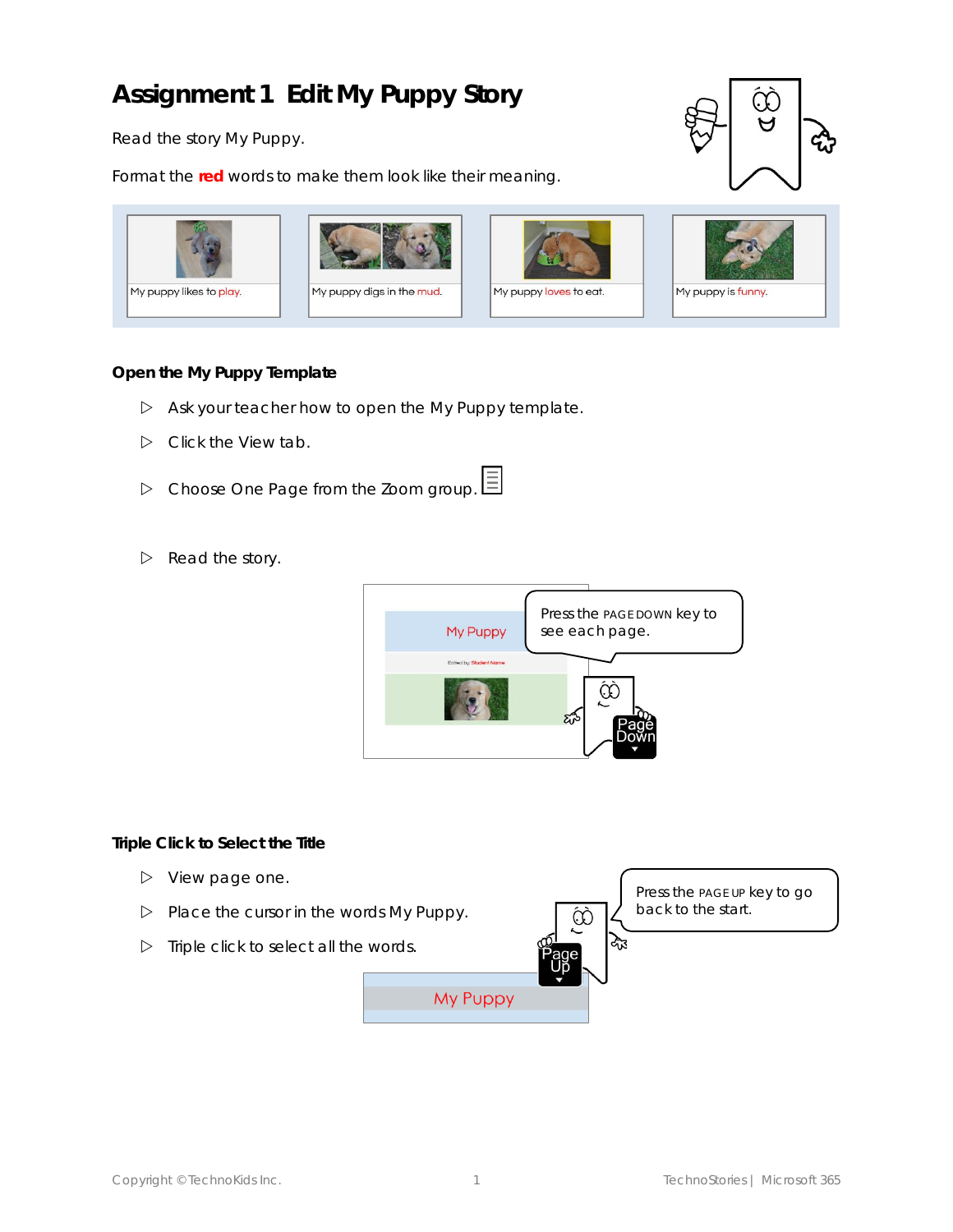**Format the Font for the Title**

Calibri (Body) Click the *Font* arrow. Pick a font from the list.



 $\checkmark$ 

**Format the Font Size for the Title**

 $\triangleright$  Select the title.



 $\triangleright$  Click on a color you like.

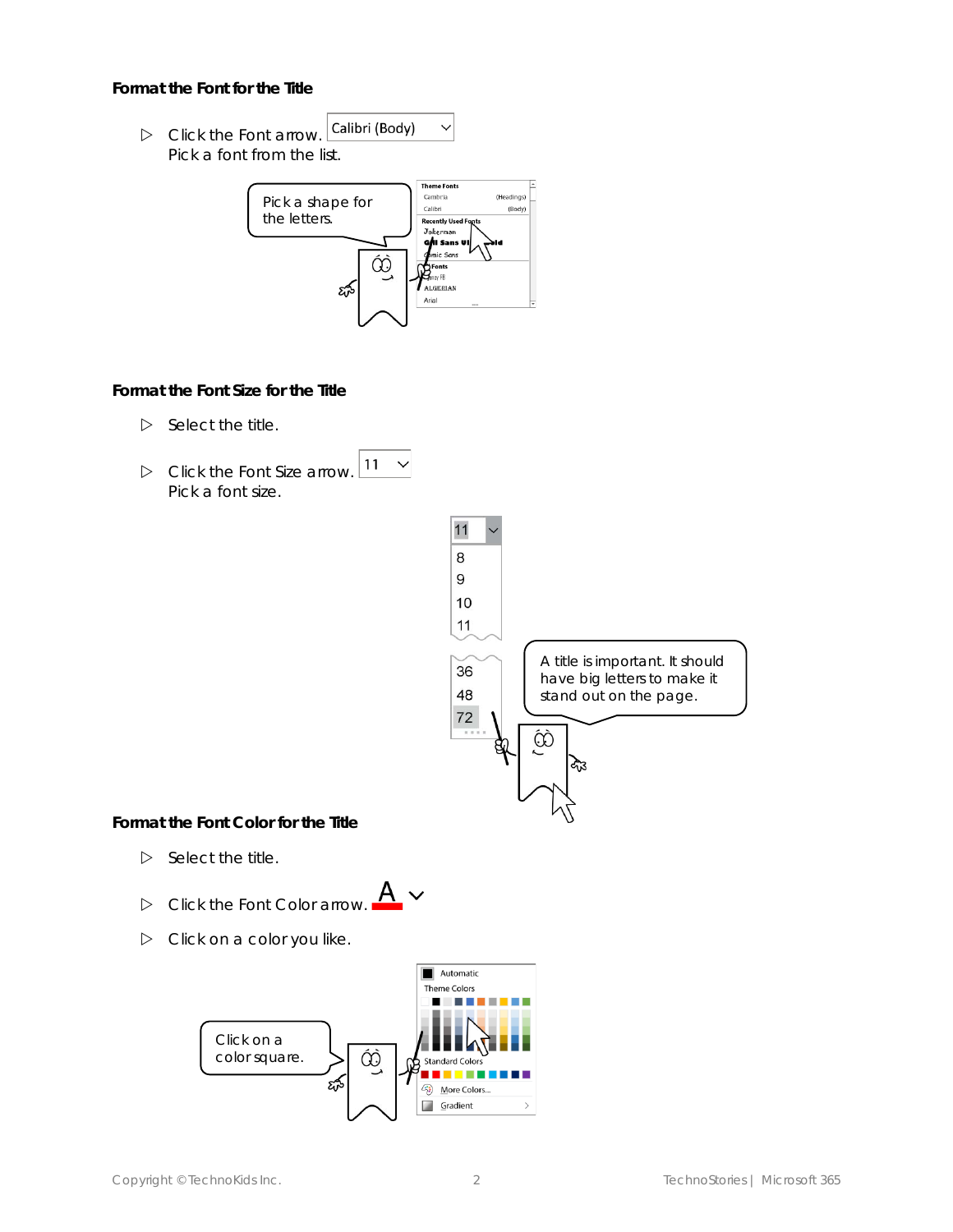**Click and Drag to Select Student Name**

- Place the cursor in front of the "S" in *Student Name*. Edited by: **Student Name**
- $\triangleright$  Click and drag to the right to select the words. Edited by: Student Name

**Replace Text with Your Name**

Type your **Name**.



**Change the Font for Your Name**

- $\triangleright$  Select your name.
- Calibri (Body) Click the *Font* arrow.



 $\checkmark$ 

 $\triangleright$  Click on a font you like.

**Format the Font Size and Color for Your Name**

- $\triangleright$  Select your name.
- $11 \sim$  Click the *Font Size* arrow. Pick a font size.
- Click the *Font Color* arrow. Pick a color.

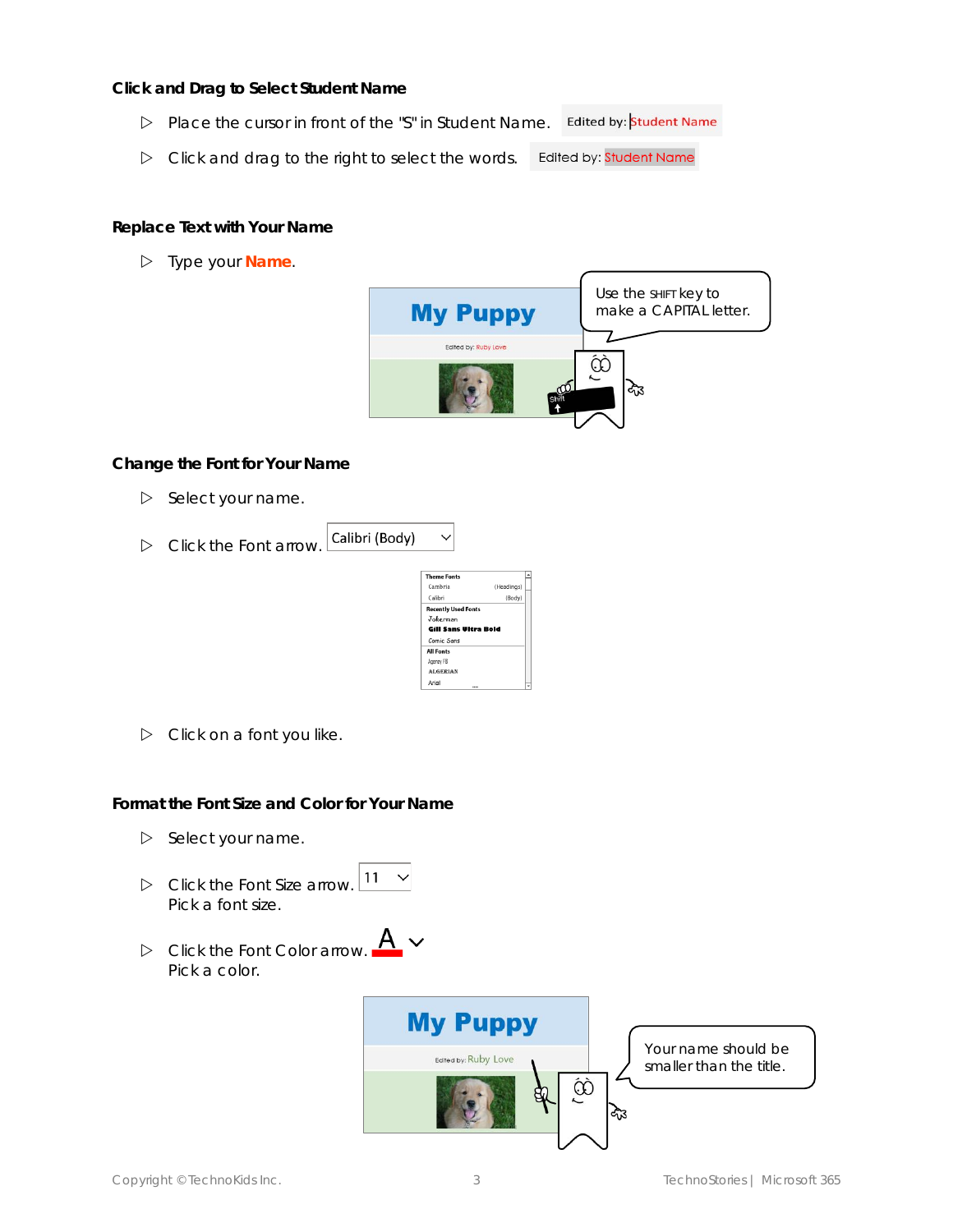**Format the Words on Each Page**



For example:



#### $\triangleright$  Make the words look great!



**Save the My Puppy Story**

- Click *Save on* the Quick Access Toolbar.
- $\triangleright$  Go to the place where you will save your work.
- Click after **My Puppy** and add your **Name** to the file name.

| File name: My Puppy student name |
|----------------------------------|
| Save as type:   Word Document    |

Click *Save*.

#### **Close Microsoft Word**

 $\triangleright$  Click the Close button at the top of the window.

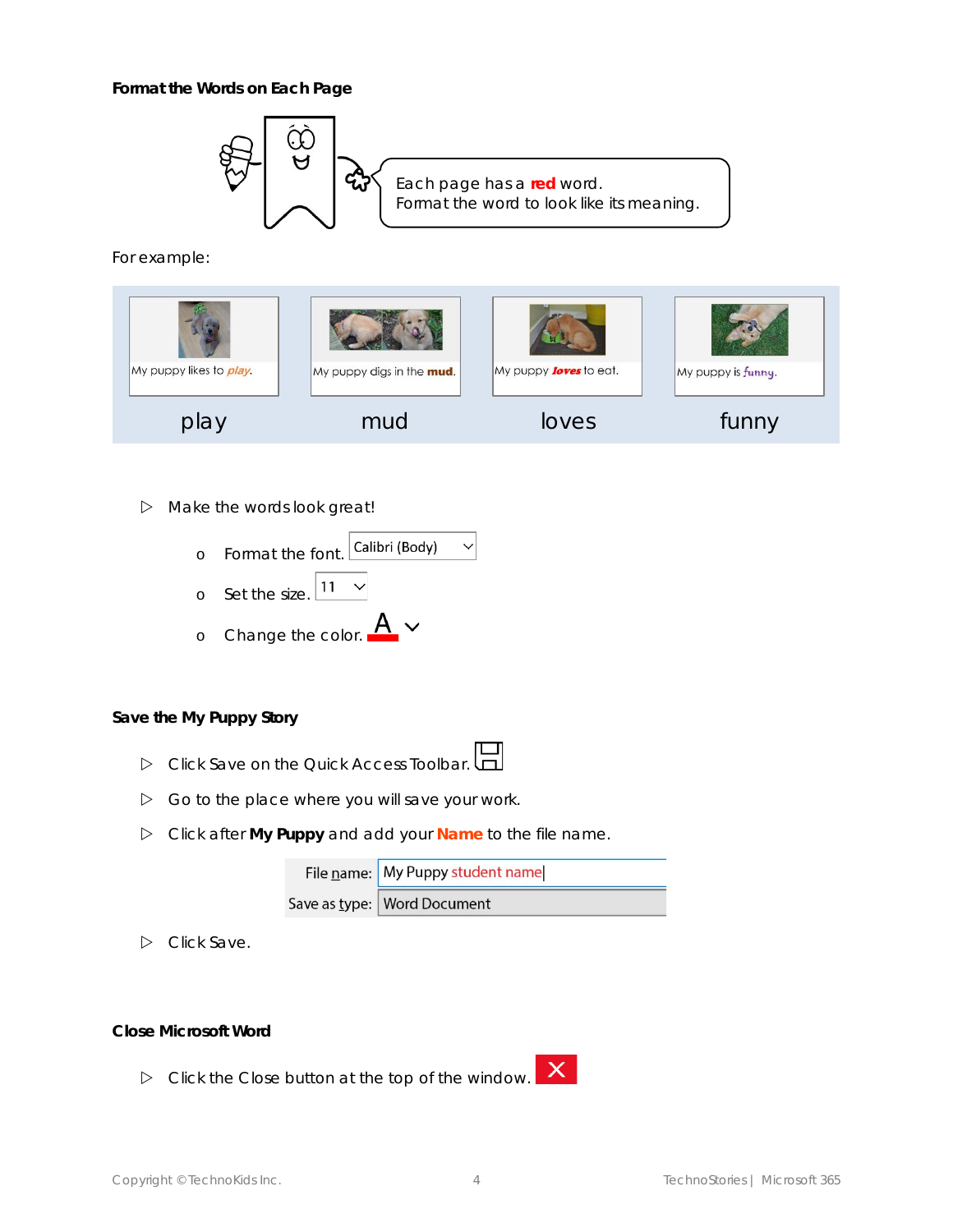## **Assignment 4 Plan Your Story**

You are going to write a story. You will share it with your friends and family.

It will have a title page and 3 story pages.

It will have a beginning, middle, and end.

Use the planner to sketch out your ideas.

What will your story be about? Pick a book title or think of your own idea.

- My Birthday
- The Best Day Ever
- The Sad Princess
- My Pet Dinosaur
- A Big Surprise
- A Trip to the Zoo
- Rainy Day Fun
- The Magic Hat

**Organize Your Writing Ideas**

#### Book Title

| <b>BEGINNING</b>    | <b>MIDDLE</b>      | END                |
|---------------------|--------------------|--------------------|
|                     |                    |                    |
|                     |                    |                    |
|                     |                    |                    |
|                     |                    |                    |
|                     |                    |                    |
|                     |                    |                    |
|                     |                    |                    |
|                     |                    |                    |
|                     |                    |                    |
|                     |                    |                    |
|                     |                    |                    |
|                     |                    |                    |
| What happens first? | What happens next? | What happens last? |
|                     |                    |                    |
|                     |                    |                    |
|                     |                    |                    |
|                     |                    |                    |
|                     |                    |                    |

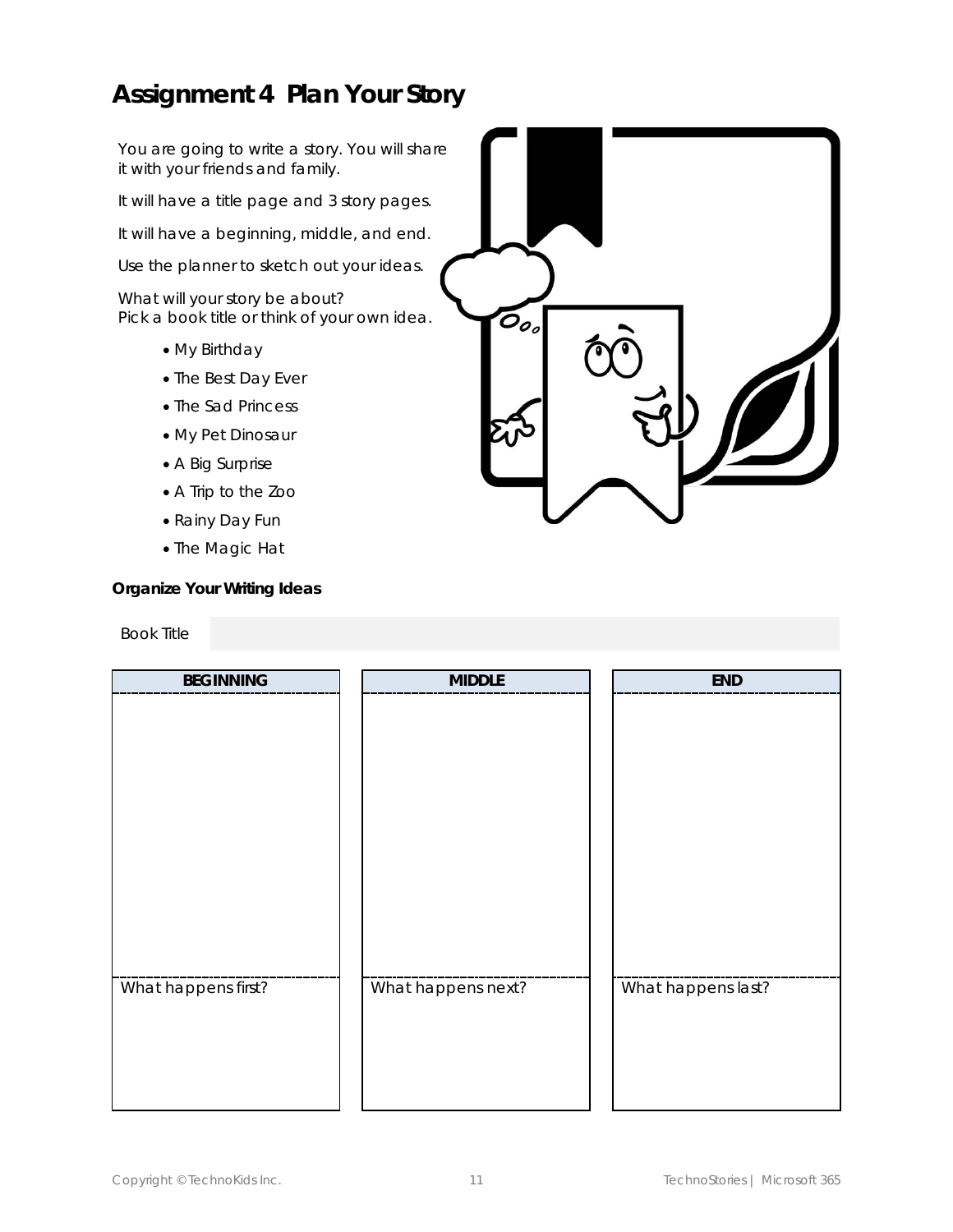# **Assignment 6 Complete Your Storybook**

Edit your work to get it ready to share with your teacher, parents, or friends.

**Open Your Story in Microsoft Word** 

**Correct Spelling Errors**

 $\triangleright$  Right click on a word with a wavy red line.

# **My Pet Dinsaur**

 $\triangleright$  From the menu that appears, pick the correct spelling.

#### Dinsaur  $\frac{\text{abc}}{\text{csc}}$  Spelling Dinosaur  $X$  Cut **Dinosaurs**  $\Box$  Copy Relics, Fossils, Has-beens  $\begin{bmatrix} 0 \\ 1 \end{bmatrix}$  Paste Options: **Danseur** Danseur noble <u>g P H</u> Add to Dictionary Sgarch "Dinsaur" Ignore All 5<br> Tranglate  $\Box$  See More  $\odot$  Link  $\overleftrightarrow{\nabla}$  New Comment

Not all words are in the dictionary. If you know the word is correct, just click *Ignore All.*

**My Story Checklist**

| Titles, names, and sentences begin with a CAPITAL. |  |
|----------------------------------------------------|--|
| A period is at the end of each sentence.           |  |
| A space is between words.                          |  |
| Words and pictures fit on the same page.           |  |
| The story is easy to understand.                   |  |
| The words are spelled correctly.                   |  |

**Save and Close Microsoft Word**

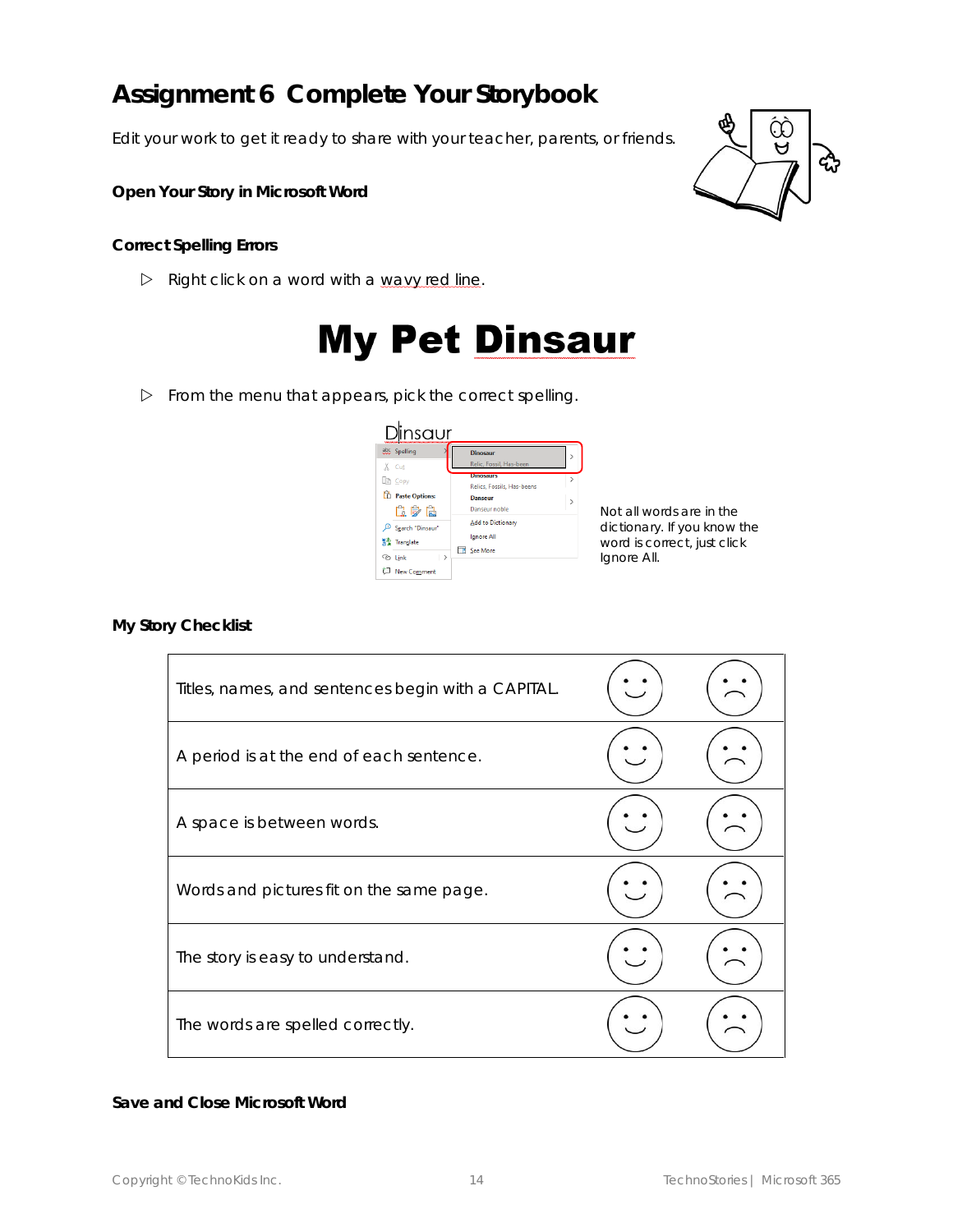# **Extension Activity 4: Story Writing Ideas**



Do you need a story writing idea? Pick from even more book titles!

- □ The Secret Cave
- A Pirate Adventure
- **D** Lost in Space
- A Visit to Dragon Town
- □ The Littlest Pony
- **II** Love My Family
- When Pigs Fly
- □ What Pet is the Best?
- **D** Frog Finds a Friend
- $\square$  The Lost Puppy